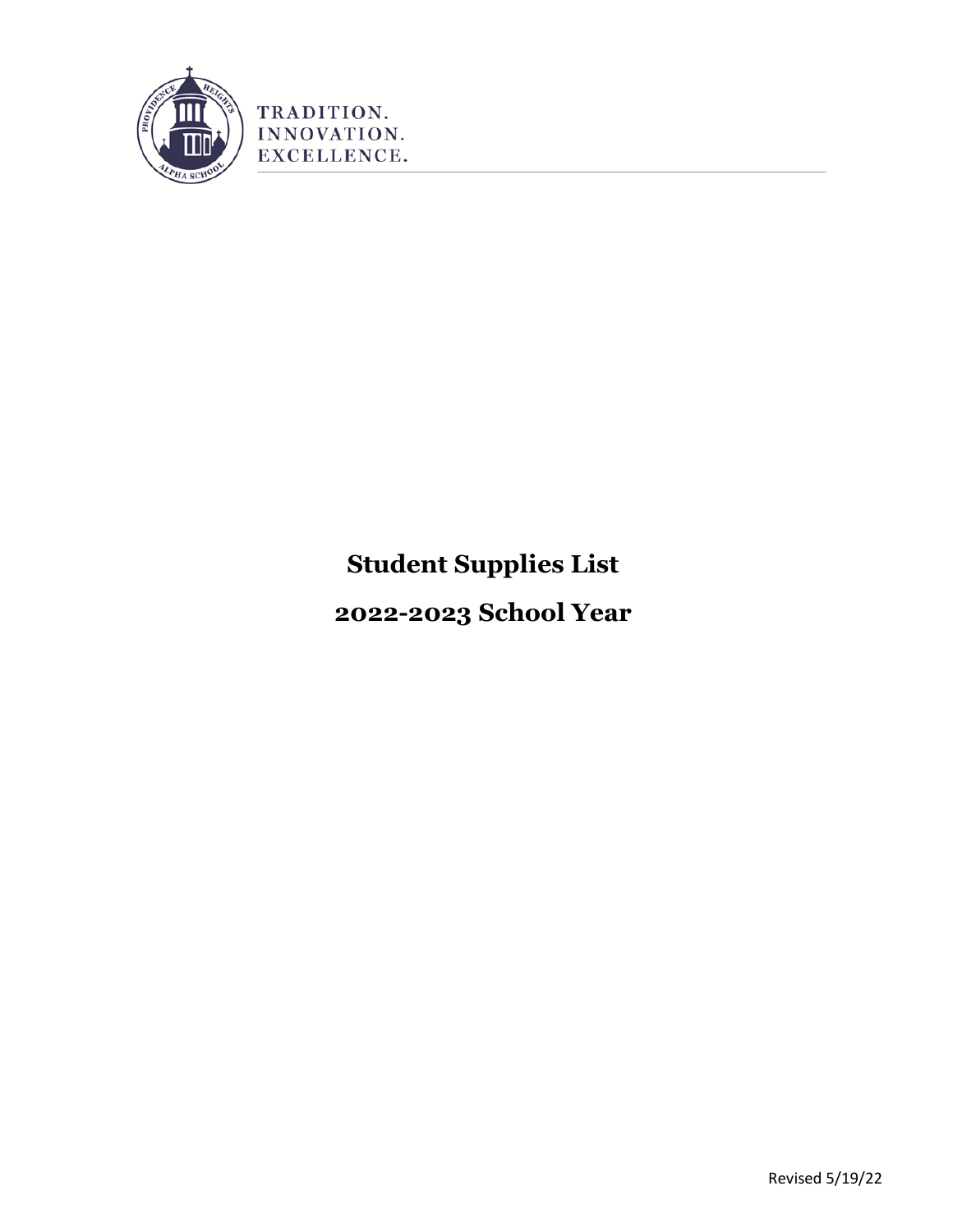

# **2022-23 Supplies List Incoming Pre-Kindergarten**

# **General Supplies**

3 large boxes Kleenex

2 large containers Clorox wipes

## **Gym**

Play clothes and athletic shoes worn to school on assigned gym day

# **Other**

| \$100 payment which covers all classroom supplies for        |  |
|--------------------------------------------------------------|--|
| the year (check written to PHAS)                             |  |
| This fee covers pencils, markers, crayons, colored           |  |
| pencils, watercolor paints, folders, journals, project       |  |
| covers, glue sticks, glue bottles, scissors, playdough, etc. |  |
| \$20 payment for Rest Mat which student may keep at          |  |
| the end of the year. (check written to PHAS)                 |  |
| *Students may re-use rest mat in Kindergarten                |  |
| A ziploc bag (with the child's name on it) containing a      |  |
| change of clothes as well as extra underwear and socks       |  |
| to remain in the child's backpack for the entire school      |  |
| vear.                                                        |  |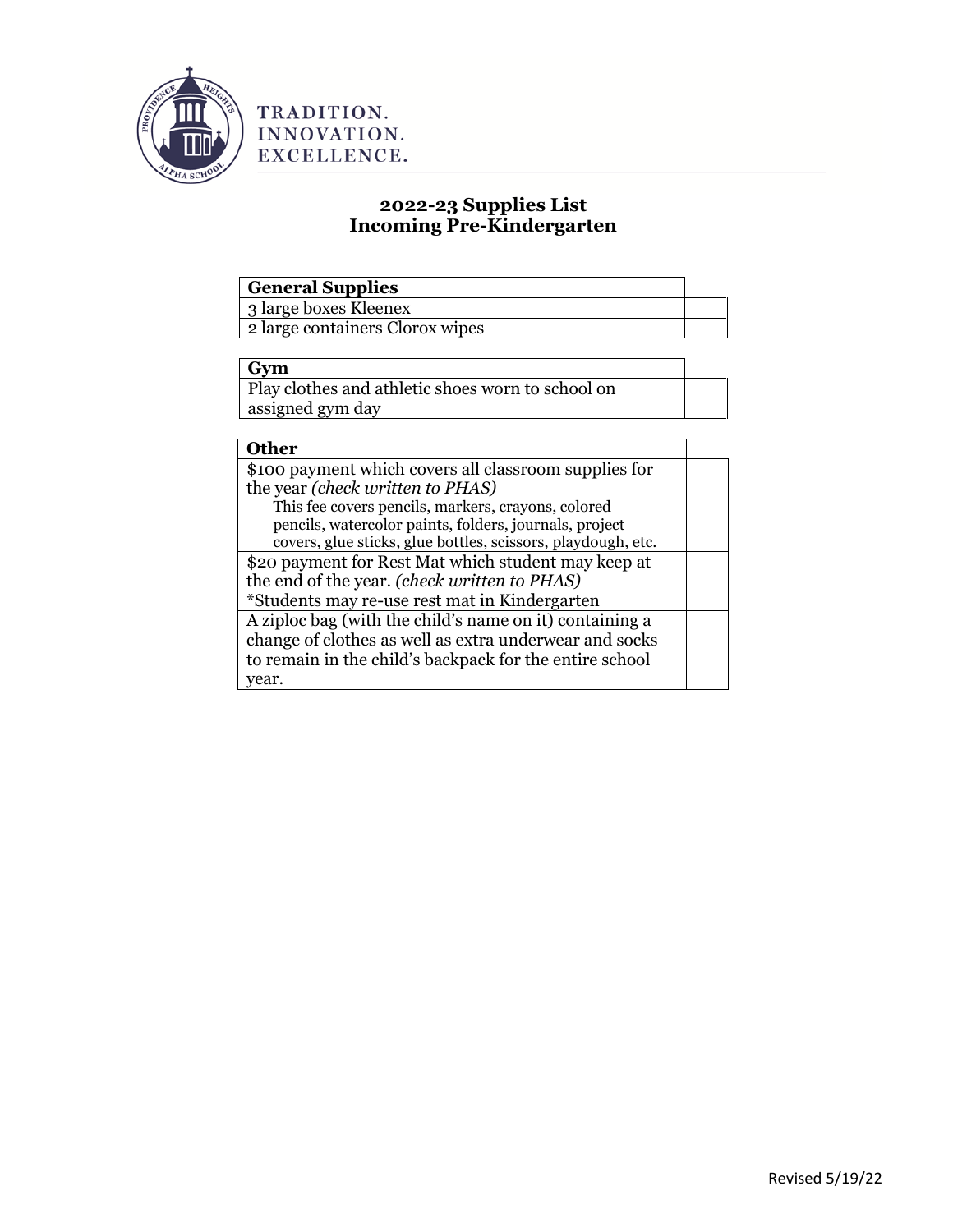

# **2022-23 Supplies List Incoming Kindergarten**

# **General Supplies**

3 large boxes Kleenex

2 large containers Clorox wipes

## **Gym**

Gym uniform and athletic shoes worn to school on assigned gym day

## **Other**

| \$100 payment which covers all classroom supplies for        |  |
|--------------------------------------------------------------|--|
| the year (check written to PHAS and given to teacher)        |  |
| This fee covers pencils, markers, crayons, colored           |  |
| pencils, watercolor paints, folders, journals, project       |  |
| covers, glue sticks, glue bottles, scissors, playdough, etc. |  |
| \$20 payment for Rest Mat which student may keep at          |  |
| the end of the year. ( <i>check written to PHAS</i> )        |  |
| A ziploc bag (with the child's name on it) containing        |  |
| an extra pair of underwear and socks to remain in the        |  |
| child's backpack for the entire school year.                 |  |
|                                                              |  |

٦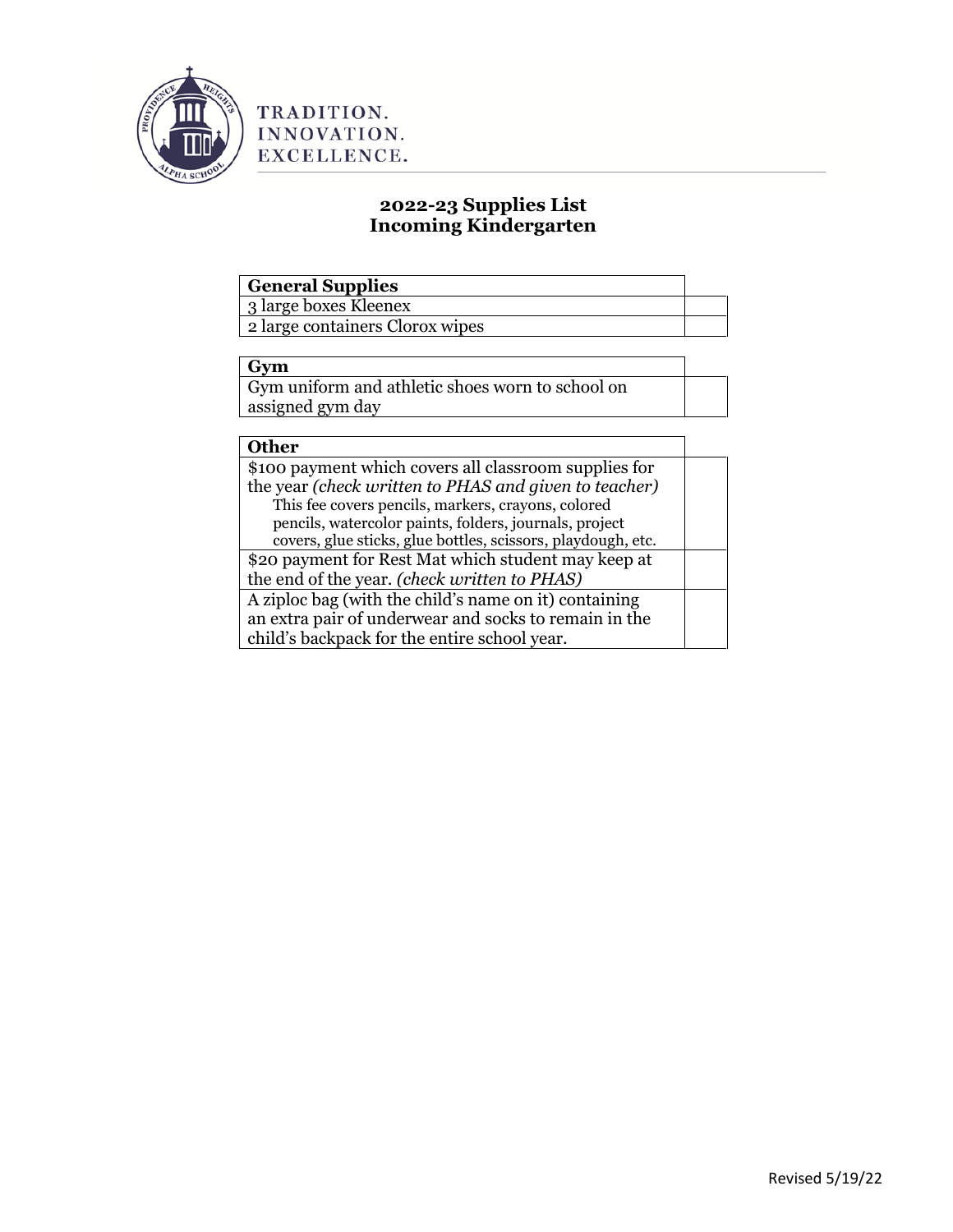

## **Important Notes:**

*Please make sure that supplies are clearly labeled with student's name. Please do NOT buy or send colored pencils, rulers, sharpeners, pencil toppers, or markers to school.*

| <b>General Supplies</b>                    |  |
|--------------------------------------------|--|
| 2 large boxes Kleenex                      |  |
| 2 large containers hand or baby wipes      |  |
| Backpack (no wheeled backpacks             |  |
| please)                                    |  |
| 1 white 1/2" binder with clear plastic     |  |
| sleeve on the front cover                  |  |
| 15 clear plastic sleeves for in the binder |  |
| 1 pocket folder (label folder as "Take     |  |
| Home")                                     |  |
| 2 <i>jumbo</i> book covers                 |  |
| Cloth pencil case loaded with the          |  |
| following items                            |  |
| 4 boxes of 24-count crayons (1 box in      |  |
| pencil bag, keep the other 3 boxes         |  |
| at home for use later in year)             |  |
| Sharpened pencils (please keep the         |  |
| others to restock throughout the           |  |
| year)                                      |  |
| Safety scissors                            |  |
| 8 glue sticks (2 glue sticks in pencil     |  |
| case and keep the rest at home for         |  |
| use later in year)                         |  |

**Math**

Addition & Subtraction Flashcards

## **Science/STEM**

- 1 pocket folder
- 1 composition notebook

## **Gym**

Gym uniform and athletic shoes worn to school on assigned gym day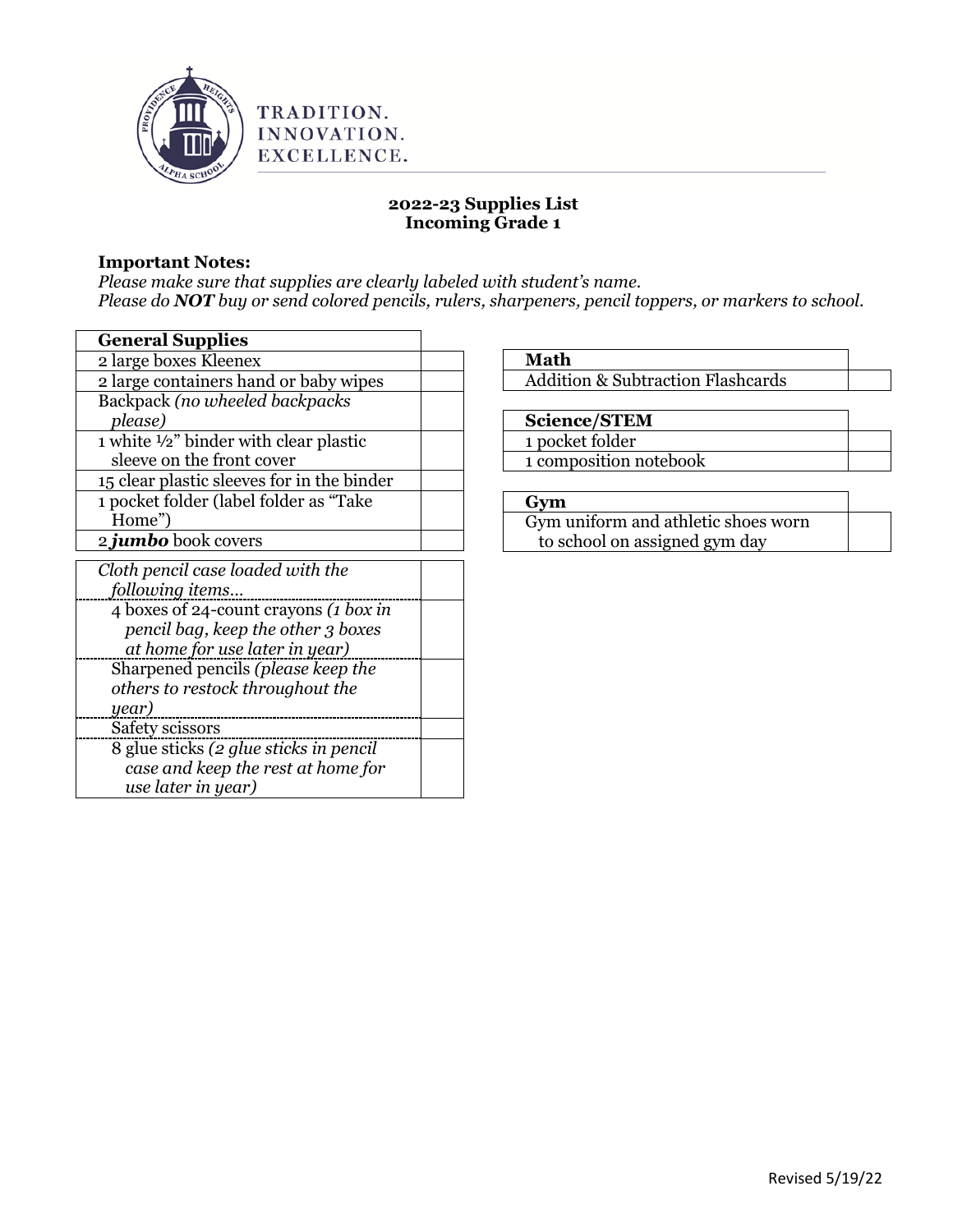

## **Important Notes:**

*Please make sure that supplies are clearly labeled with student's name. Please do NOT buy or send binders, sharpeners, pencil toppers, or toys to school. Please keep a supply of lined paper, pencils, crayons, and glue sticks on hand for work at home.* 

| <b>General Supplies</b>               |  |
|---------------------------------------|--|
| 2 large boxes Kleenex                 |  |
| 2 large container Clorox wipes or     |  |
| hand wipes                            |  |
| Backpack (no wheeled backpacks)       |  |
| 2 pocket folders (Label one "Take     |  |
| Home," leave the other blank)         |  |
| 2 jumbo book covers                   |  |
| 1 pkg of 4 low odor Expo markers      |  |
| Large cloth pencil case loaded with   |  |
| the following items                   |  |
| Sharpened pencils (please keep the    |  |
| others to restock throughout the      |  |
| year)                                 |  |
| 2 pink Pearl eraser (1 in pencil case |  |
| and keep the others to restock        |  |
| later in the year)                    |  |
| 4 box 24-count crayons (please put    |  |
| 1 in pencil case and keep the         |  |
| others to restock throughout          |  |
| year)                                 |  |
| 1 pair scissors                       |  |
| 5 glue sticks (please put 2 in pencil |  |
| case and keep others to restock       |  |
| throughout year)                      |  |

## **Language Arts**

2 composition notebooks (not spiral)

## **Math**

Addition & Subtraction Flashcards *(To be kept at home for practice)*

## **Science**

1 pocket folder 1 composition notebook

## **Gym**

Gym uniform and athletic shoes worn to school on assigned gym day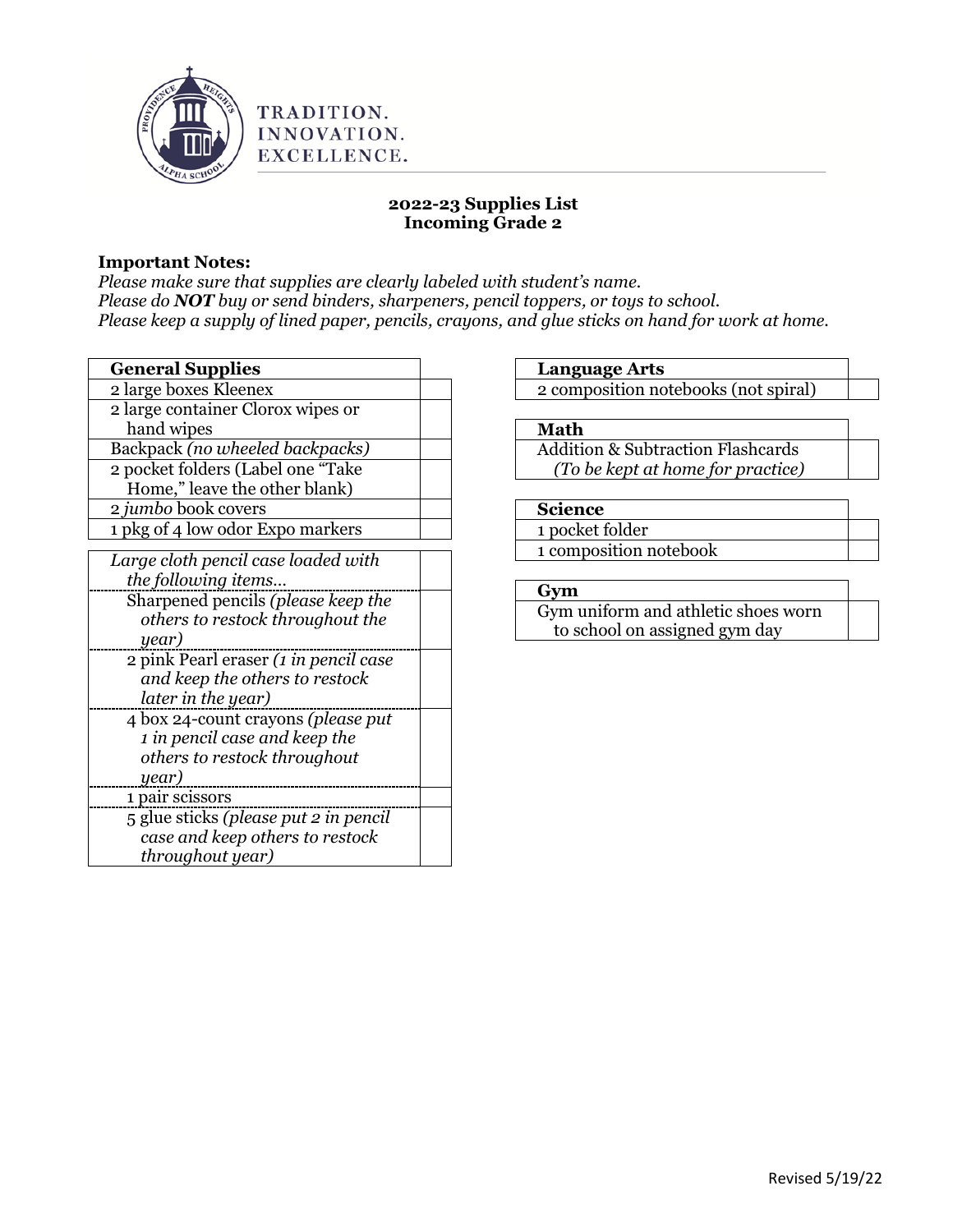

## **Important Notes:**

*Please make sure that supplies are clearly labeled with student's name. Please do NOT buy or send sharpeners, pencil toppers, or toys to school. Please keep a supply of lined paper, pencils, crayons, and glue sticks on hand for work at home.* 

| <b>General Supplies</b>                     |  |
|---------------------------------------------|--|
| 2 large box Kleenex                         |  |
| 2 large container Clorox wipes              |  |
| Backpack (no wheeled backpacks)             |  |
| 1.5" binder with a clear plastic sleeve     |  |
| on the front cover                          |  |
| 4 plastic folders with holes labeled        |  |
| Science, Spanish, Social Studies,           |  |
| and STEM to go in the binder                |  |
|                                             |  |
| Large cloth pencil case loaded with         |  |
| the following items                         |  |
| Sharpened pencils                           |  |
| 1 pink Pearl erasers                        |  |
| 1 box 24-count crayons                      |  |
| 1 box 12-count colored pencils              |  |
| 1 box colored washable markers              |  |
| 1 red and 1 blue pen                        |  |
| 1 pair scissors                             |  |
| $\lambda$ gluo gtiolza (kaon o at kama till |  |

4 glue sticks *(keep 3 at home till needed)*

## **Language Arts**

2 composition or spiral bound notebooks 1" white binder with clear plastic sleeve on the front cover

#### **Math**

| 1 pkg of 4 low odor Expo markers |  |
|----------------------------------|--|
| 1 spiral bound single subject    |  |
| notebook                         |  |
| Multiplication and Division      |  |
| flashcards (for home practice)   |  |

## **Science**

1 composition notebook (not spiral)

## **Social Studies**

1 spiral bound single subject notebook

## **Spelling**

1 pack of loose leaf paper (to donate)

## **Gym**

Gym uniform and athletic shoes worn to school on assigned gym day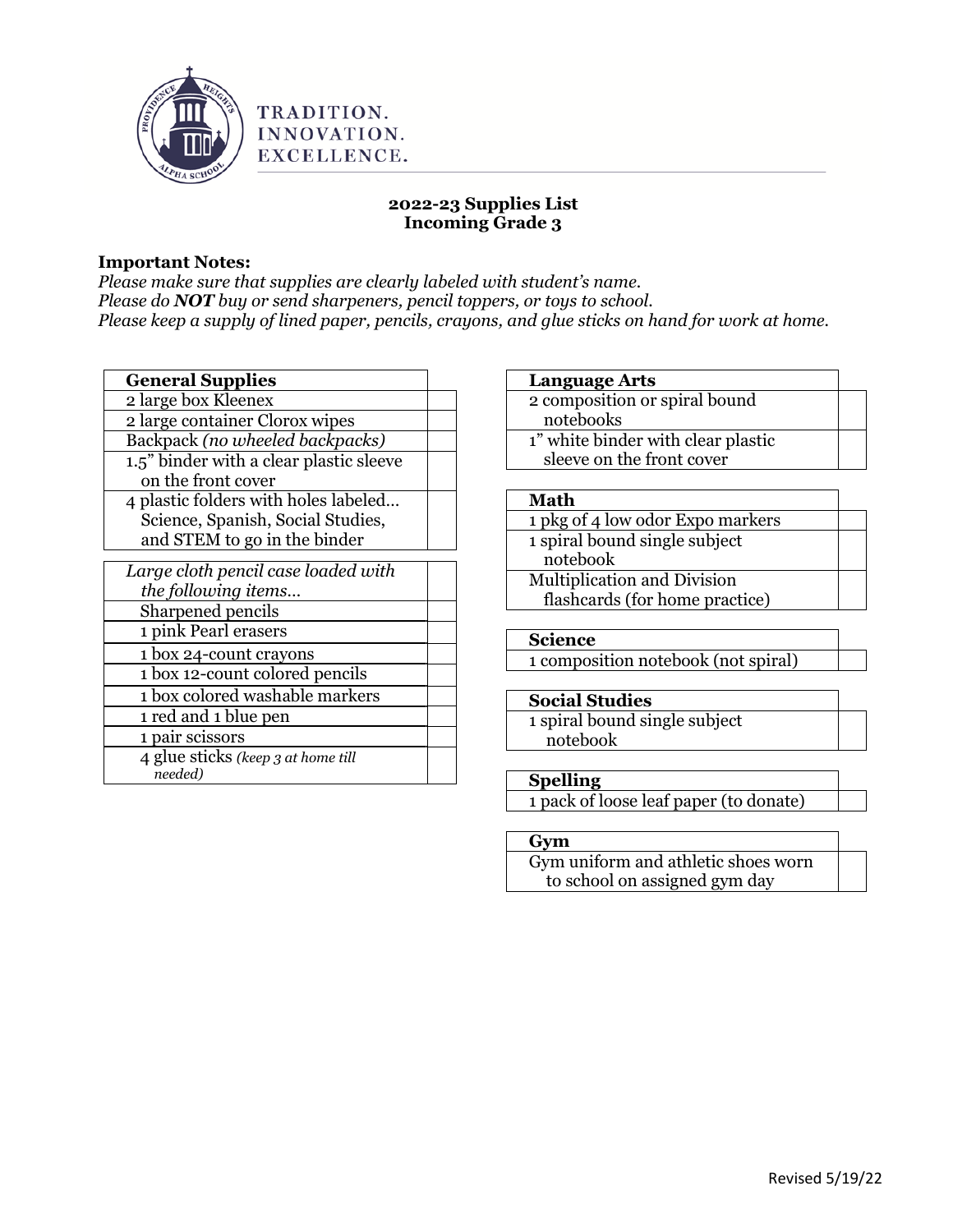

## **Important Notes:**

*Please make sure that supplies are clearly labeled with student's name. Please do NOT buy or send sharpeners, pencil toppers, or toys to school.*

| <b>General Supplies</b>                    |  |
|--------------------------------------------|--|
| 4 large box Kleenex                        |  |
| 2 large container Clorox wipes             |  |
| Backpack (no wheeled backpacks)            |  |
| 1.5" binder with a clear plastic sleeve on |  |
| the front cover                            |  |
| 4 plastic folders with holes labeled       |  |
| Science, Spanish, Social Studies, and      |  |
| STEM to go in the binder                   |  |
| Large cloth pencil case loaded with the    |  |
| following items                            |  |
| Sharpened pencils                          |  |
| 1 pink Pearl erasers                       |  |
| 1 box 24-count crayons                     |  |
| 1 box 12-count colored pencils             |  |
| 1 box colored washable markers             |  |
| 1 thin highlighter                         |  |
| 1 red and 1 blue pen                       |  |
| 1 pair scissors                            |  |
| 1 Scotch tape                              |  |
| 2 glue sticks                              |  |

## **Language Arts** 2 spiral bound single subject notebooks

| <b>Math</b>                               |
|-------------------------------------------|
| 1 spiral bound single subject notebook    |
| 1 pkg of 4 low odor Expo markers          |
|                                           |
| <b>Music</b>                              |
| 1" binder with 3 dividers & loose-leaf    |
| paper                                     |
|                                           |
| <b>Religion</b>                           |
| 1 composition notebook (not spiral)       |
|                                           |
| <b>Science</b>                            |
| 1 composition notebook (not spiral)       |
|                                           |
| <b>Social Studies</b>                     |
| 1 spiral bound, wide rule, single subject |
| notebook with 100 sheets                  |
|                                           |
| <b>Spelling</b>                           |
| 1 pack loose-leaf paper (to donate)       |
|                                           |
| Gym                                       |
| Gym uniform worn to school and            |
| athletic shoes carried to class in a      |
| gym bag                                   |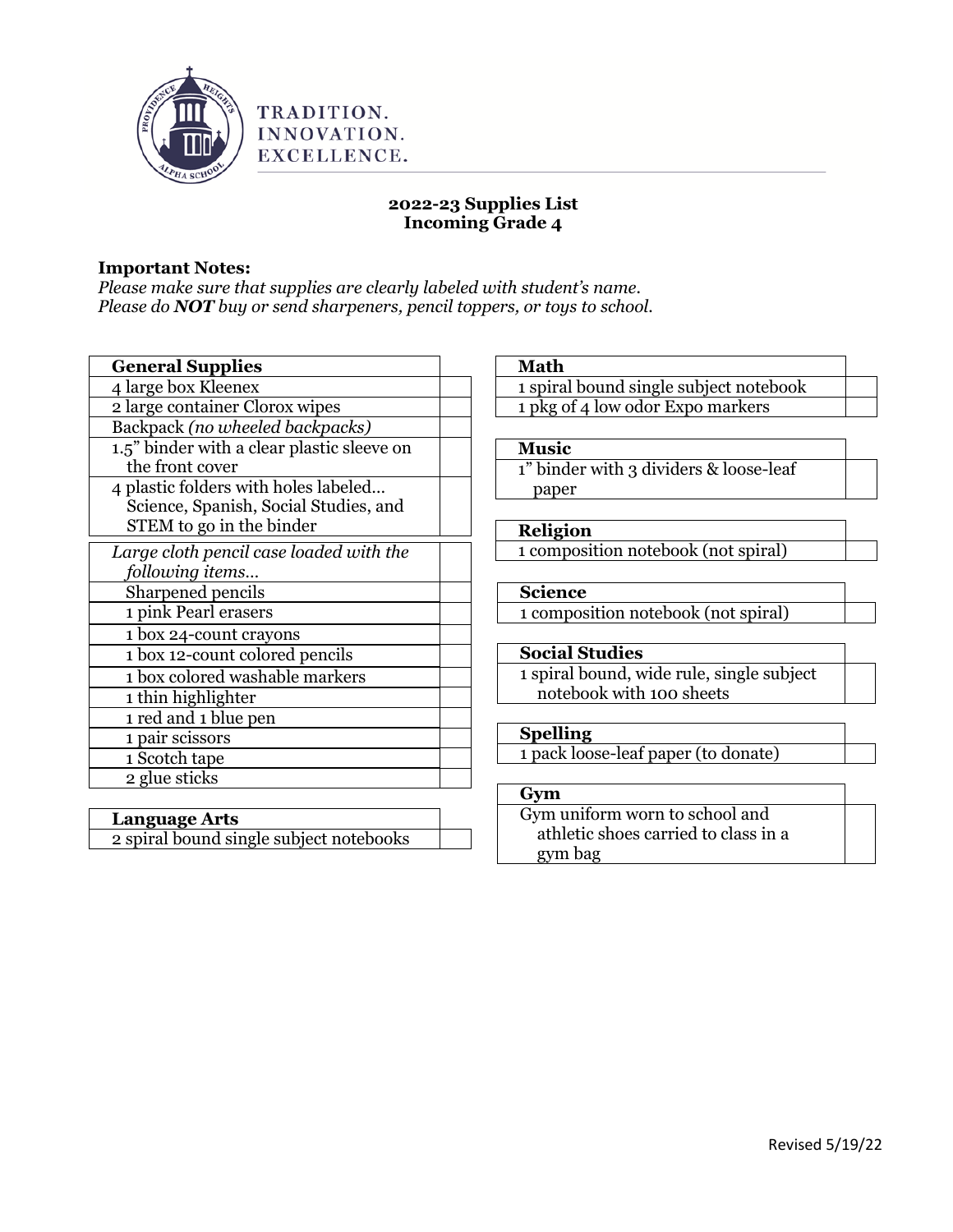

## **Important Notes:**

*Please make sure that supplies are clearly labeled with student's name. Please do NOT buy or send sharpeners, pencil toppers, multi-pocket folders, or toys to school.*

| <b>General Supplies</b>                 |  |
|-----------------------------------------|--|
| 2 large box Kleenex                     |  |
| 2 large container Clorox wipes          |  |
| Backpack (no wheeled backpacks)         |  |
| Large cloth pencil case loaded with the |  |
| following items                         |  |
| Sharpened pencils several               |  |
| 1 pink Pearl erasers                    |  |
| 1 box 12-count colored pencils          |  |
| 1 box colored washable markers          |  |
| 1 thin highlighter                      |  |
| 1 red and 1 blue pen                    |  |
| 1 pair scissors                         |  |
| 2 glue sticks                           |  |
| 1 Scotch tape                           |  |
| 1 pack of 3x5 notecards                 |  |

| <b>Language Arts</b>    |  |
|-------------------------|--|
| 2 composition notebooks |  |

| <b>Math</b>                            |  |
|----------------------------------------|--|
| 1 spiral bound single subject notebook |  |
| 1 jumbo book cover                     |  |
| 1 pkg of 4 low odor Expo markers       |  |

## **Music**

1" binder with 3 dividers & loose-leaf paper

## **Religion**

1 composition notebook (not spiral)

## **Science**

1 composition notebook (not spiral) 1" binder with loose-leaf paper

3 - 2L Clear plastic soda bottles with cap please ensure they are all the same shape. *(for fall Ecosystems lab)*

## **Social Studies**

1 spiral bound single subject notebook

## **Spanish**

1 two-pocket folder

## **Spelling**

1 pack loose-leaf paper (to donate) 1 jumbo book cover

## **STEM**

1 two-pocket folder

#### **Gym**

Gym uniform worn to school & athletic shoes carried to class in a gym bag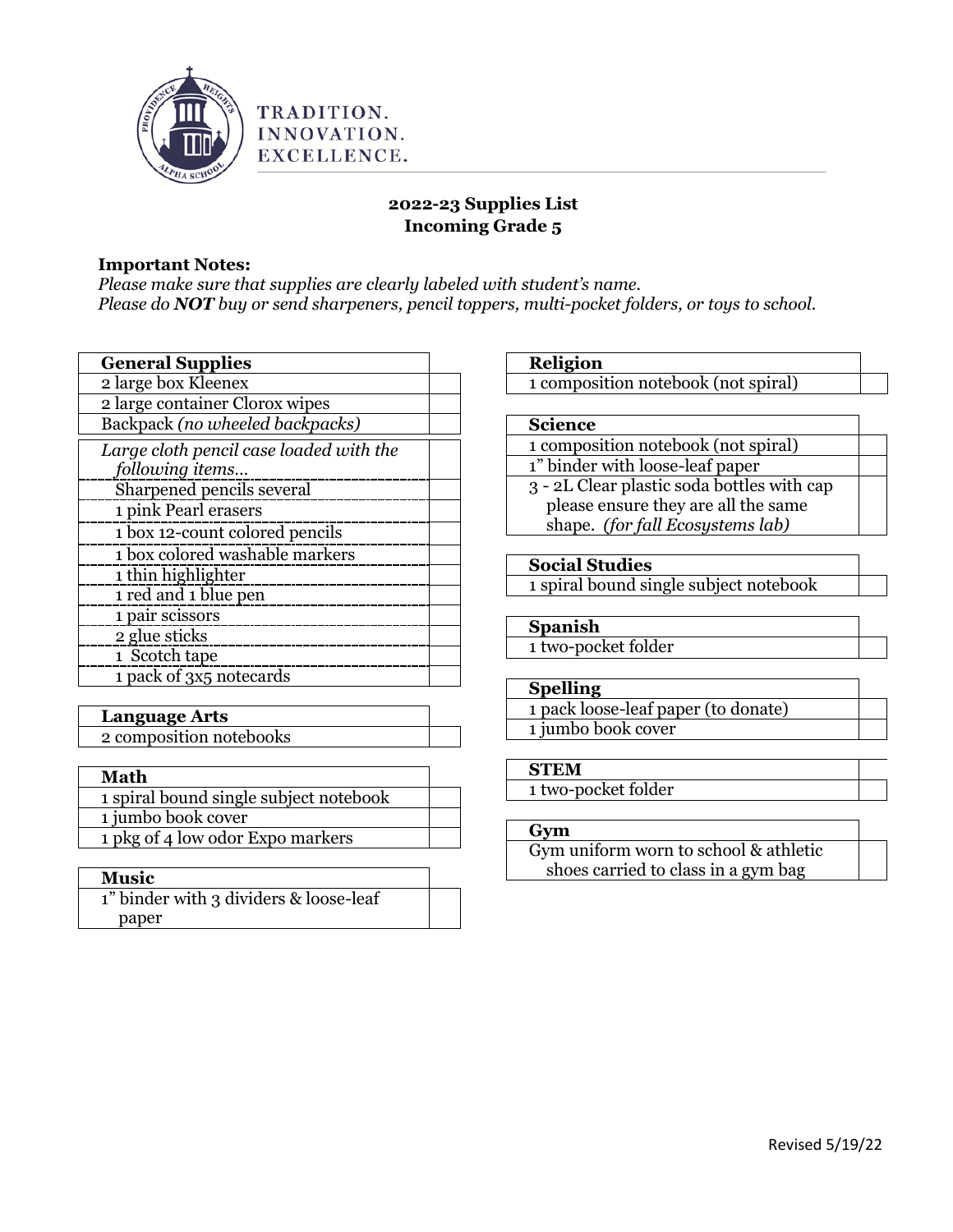

# INNOVATION. EXCELLENCE.

TRADITION.

## **2022-23 Supplies List Incoming Grade 6**

| <b>General Supplies</b>                    |  |
|--------------------------------------------|--|
| 2 large box Kleenex                        |  |
| 2 large container Clorox wipes             |  |
| Backpack (no wheeled backpacks)            |  |
| Large cloth pencil case loaded with the    |  |
| following items                            |  |
| Sharpened pencils                          |  |
| 1 pink Pearl erasers                       |  |
| 1 box 24-count crayons                     |  |
| 1 box 12-count colored pencils             |  |
| 1 box colored washable markers             |  |
| 1 thin highlighter                         |  |
| 1 blue and 1 red pen                       |  |
| 1 pair scissors                            |  |
| 4 glue sticks (keep 3 at home till needed) |  |
| 1 Scotch tape                              |  |

## **Health**

1 two-pocket folder

| <b>Language Arts</b>                  |  |
|---------------------------------------|--|
| 1.5" binder with interior pockets and |  |
| loose-leaf paper                      |  |
| 3 composition notebooks (not spiral)  |  |
| 1 pack index cards                    |  |
|                                       |  |

| Math                                     |  |
|------------------------------------------|--|
| 1" binder with dividers & loose-leaf     |  |
| paper                                    |  |
| 1 glue stick & 1 Scotch tape (to donate) |  |
| 1 composition notebook (not spiral)      |  |
| with at least 100 pg.                    |  |
| 1 pkg of 4 low odor Expo markers         |  |

#### **Music**

1" binder with 3 dividers & loose-leaf paper

#### **Religion**

1 composition notebook (at least 100pg) Set of 8 fine line markers Set of colored pens

#### **Science**

1 composition notebook (not spiral) 1" binder with loose-leaf paper 1 jumbo book cover

#### **Social Studies**

1 spiral bound single subject notebook 1 two-pocket folder

Report covers for projects as needed Poster board for projects as needed

#### **Spanish**

1 two-pocket folder

## **Spelling**

1 pack loose-leaf paper (to donate) 1 jumbo book cover

## **STEM**

1 two-pocket folder

## **Gym**

Gym uniform worn to school and athletic shoes in a gym bag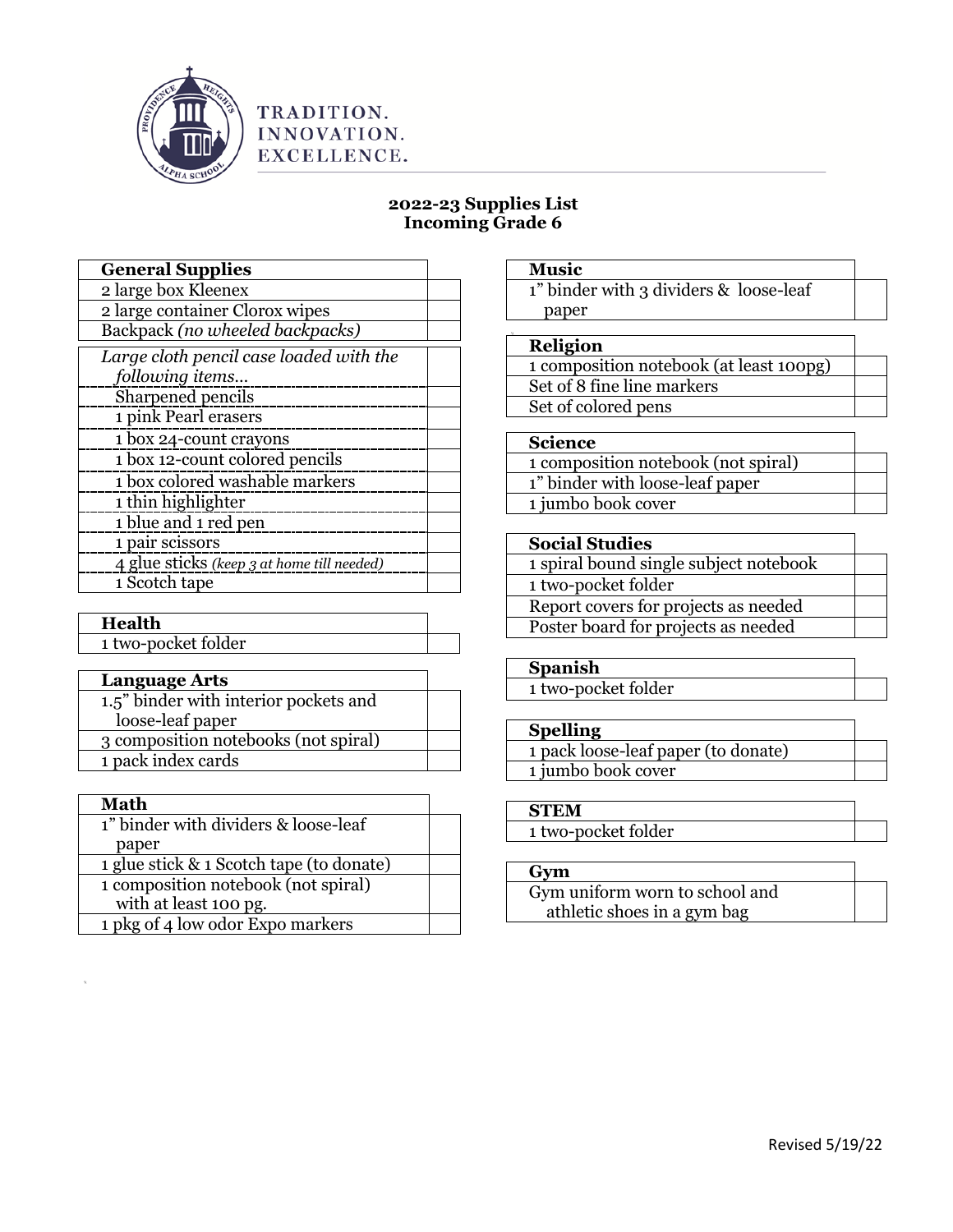

## **2022-23 Supplies List Incoming Grade 7**

| <b>General Supplies</b>                    |  |
|--------------------------------------------|--|
| 2 large box Kleenex                        |  |
| 2 large container Clorox wipes             |  |
| Backpack (no wheeled backpacks)            |  |
| Large cloth pencil case loaded with the    |  |
| following items                            |  |
| Sharpened pencils                          |  |
| 1 pink Pearl erasers                       |  |
| 1 box 12-count colored pencils             |  |
| 1 box colored washable markers             |  |
| 1 blue and 1 red pen                       |  |
| 1 pair scissors                            |  |
| 3 glue sticks (keep 2 at home till needed) |  |
| 1 Scotch tape                              |  |

## **Health**

1 two-pocket folder

|  | Anguage Arts: |  |
|--|---------------|--|
|  |               |  |

| 1" binder with pocket dividers       |  |
|--------------------------------------|--|
| 2 composition notebooks (not spiral) |  |
| 1 pack index cards                   |  |
| 5 different color highlighters       |  |

| <b>Math</b>                              |  |
|------------------------------------------|--|
| 1" binder with dividers & loose-leaf     |  |
| paper                                    |  |
| 1 glue stick & scotch tape to donate     |  |
| 1 composition notebook (not spiral) with |  |
| at least 100 pg.                         |  |
| 1 pkg of 4 low odor Expo markers         |  |

**Music** 1" binder with 3 dividers & loose-leaf paper

## **Religion**

1 composition notebook (not spiral)

#### **Science/STEM**

| 1 composition notebook (not spiral) |  |
|-------------------------------------|--|
| 1" binder with loose-leaf paper     |  |
| 1 jumbo book cover                  |  |

#### **Social Studies**

## **Spanish**

0.5" binder with loose-leaf paper

## **Spelling**

1 pack loose-leaf paper (to donate) 1 jumbo book cover

### **STEM**

1 two-pocket folder

## **Gym**

Gym uniform worn to school and athletic shoes in a gym bag